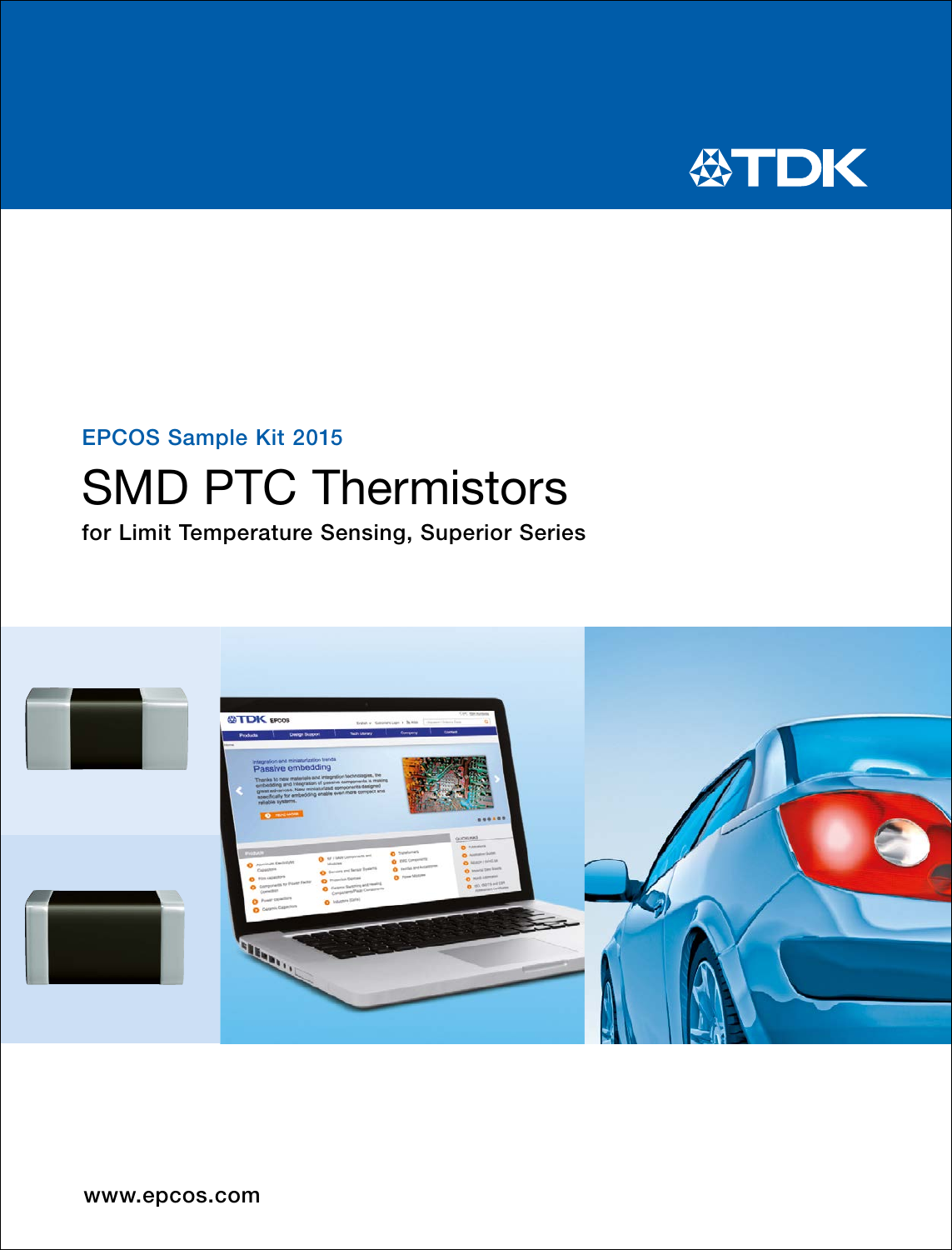# Features and applications for SMD PTC thermistors

### **Features**

- Qualification based on AEC-Q200, Rev. D
- Reflow soldering only
- Certified to IEC 60738-1 and IEC 60730-1, annex J15 and J17
- Fast and reliable response
- RoHS-compatible
- UL approval to UL1434
- Lead-free tinned terminations for case sizes 0603 and 0805
- Lead-free ceramics for case sizes 0402 and 0805

## **Applications**

- Over-temperature protection of power components
- DC/DC converters
- SMPS, adapters
- Notebooks, game consoles
- Lighting: LED lights, dimmers, ballasts
- Automotive LED lighting
- Li-Ion battery pack protection
- Hifi amplifiers

### **Application circuit examples**

**Over-temperature detection circuit and its output voltage**



### **Example of over-temperature detection for multiple hot spots**

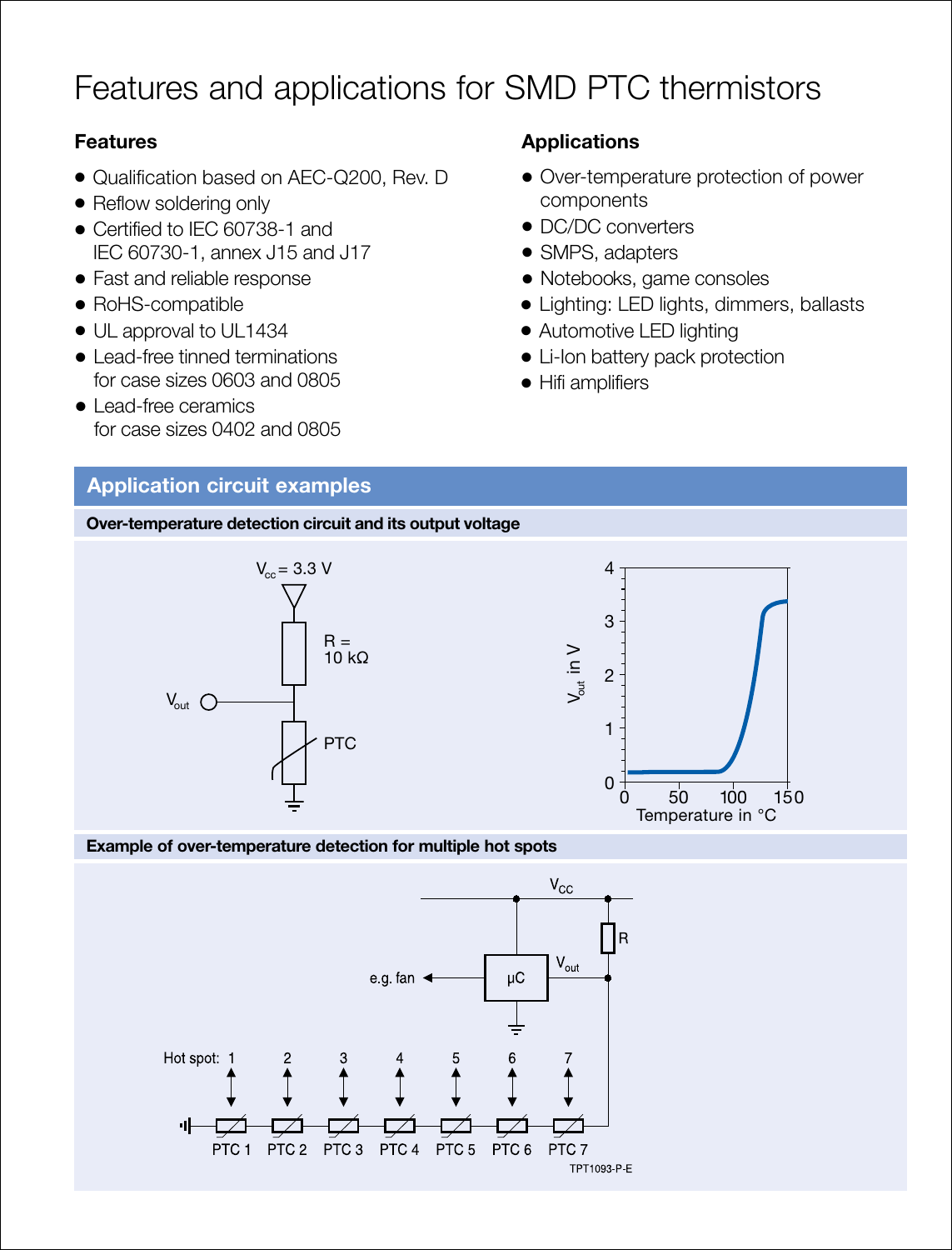# Components

| <b>EIA 0402</b><br>75 °C | <b>EIA 0402</b><br>85 °C | <b>EIA 0402</b><br>95 °C | <b>EIA 0402</b><br>105 °C | <b>EIA 0402</b><br>115 °C | <b>EIA 0402</b><br>125 °C | <b>EIA 0402</b><br>135 °C |  |
|--------------------------|--------------------------|--------------------------|---------------------------|---------------------------|---------------------------|---------------------------|--|
| $\sim$                   |                          |                          |                           |                           |                           |                           |  |



| <b>Service</b>           |                          |                          |                           |                           |                           |                           | $\sim$        |
|--------------------------|--------------------------|--------------------------|---------------------------|---------------------------|---------------------------|---------------------------|---------------|
| <b>EIA 0805</b><br>70 °C | <b>EIA 0805</b><br>80 °C | <b>EIA 0805</b><br>90 °C | <b>EIA 0805</b><br>100 °C | <b>EIA 0805</b><br>110 °C | <b>EIA 0805</b><br>120 °C | <b>EIA 0805</b><br>130 °C |               |
| <b>STATE</b>             |                          |                          |                           |                           |                           |                           | $\frac{1}{2}$ |

 $\mathbb T$ 

|  | í. |
|--|----|
|  |    |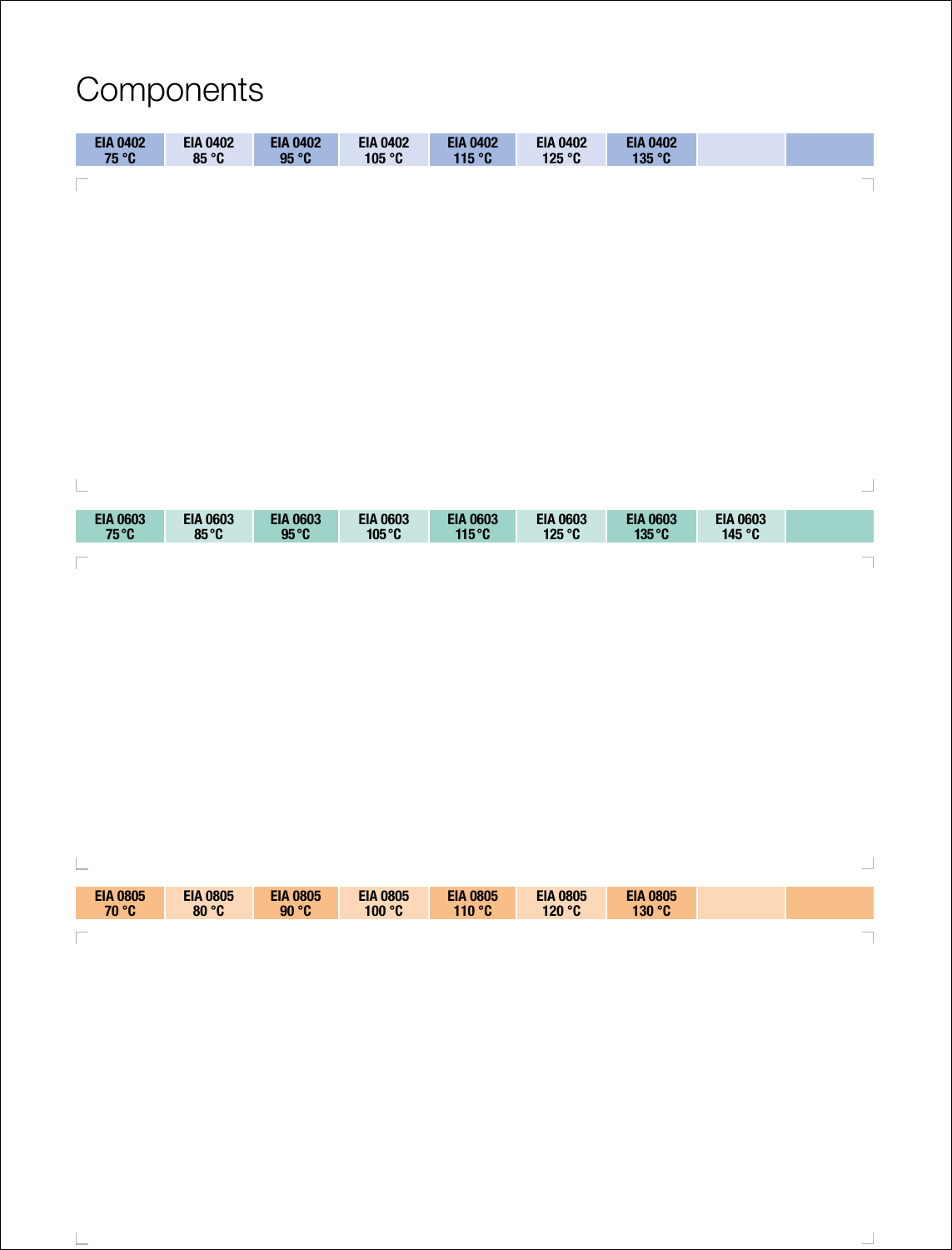# Product range



### **Electrical specifications and ordering codes**

| <b>EIA</b><br>case<br>size      | $T_{\text{sense}, 1}$<br>(@ 4.7 kΩ)<br>[°C] |                                             | $\mathsf{T}_{\mathsf{sense},\,2}$<br>(@ 47 $k\Omega$ )<br>$\Gamma$ <sup>o</sup> Cl |                                                                          |     | $(V \leq V_{\text{max}})$                                                    | $\Delta$ R <sub>R</sub><br>[%]                              | <b>Ordering code</b> |  |
|---------------------------------|---------------------------------------------|---------------------------------------------|------------------------------------------------------------------------------------|--------------------------------------------------------------------------|-----|------------------------------------------------------------------------------|-------------------------------------------------------------|----------------------|--|
| Superior series, case size 0402 |                                             |                                             |                                                                                    |                                                                          |     |                                                                              |                                                             |                      |  |
| 0402                            | $75 + 5$                                    |                                             | -                                                                                  |                                                                          | 470 |                                                                              | ±50                                                         | B59421A0075A062      |  |
| 0402                            | $85 + 5$                                    |                                             |                                                                                    |                                                                          | 470 |                                                                              | ±50                                                         | B59421A0085A062      |  |
| 0402                            | $95 + 5$                                    |                                             |                                                                                    |                                                                          | 470 |                                                                              | ±50                                                         | B59421A0095A062      |  |
| 0402                            | $105 + 5$                                   |                                             |                                                                                    |                                                                          | 470 |                                                                              | ±50                                                         | B59421A0105A062      |  |
| 0402                            | $115 + 5$                                   |                                             | -                                                                                  |                                                                          | 470 |                                                                              | ±50                                                         | B59421A0115A062      |  |
| 0402                            | $125 + 5$                                   |                                             |                                                                                    |                                                                          |     | 470                                                                          | ±50                                                         | B59421A0125A062      |  |
| 0402                            | $135 + 5$                                   |                                             |                                                                                    | 470                                                                      |     |                                                                              | ±50                                                         | B59421A0135A062      |  |
| Superior series, case size 0603 |                                             |                                             |                                                                                    |                                                                          |     |                                                                              |                                                             |                      |  |
| 0603                            | $75 + 5$                                    |                                             |                                                                                    | 470                                                                      |     |                                                                              | ±50                                                         | B59641A0075A062      |  |
| 0603                            | $85 + 5$                                    |                                             | $100 + 7$                                                                          |                                                                          | 470 |                                                                              | ±50                                                         | B59641A0085A062      |  |
| 0603                            | $95 + 5$                                    |                                             | $110 + 7$                                                                          |                                                                          | 470 |                                                                              | ±50                                                         | B59641A0095A062      |  |
| 0603                            | $105 + 5$                                   |                                             | $120 + 7$                                                                          |                                                                          | 470 |                                                                              | ±50                                                         | B59641A0105A062      |  |
| 0603                            | $115 + 5$                                   |                                             | $130 + 7$                                                                          |                                                                          | 470 |                                                                              | ±50                                                         | B59641A0115A062      |  |
| 0603                            | $125 + 5$                                   |                                             | $140 + 7$                                                                          |                                                                          |     | 470                                                                          | ±50                                                         | B59641A0125A062      |  |
| 0603                            | $135 + 5$                                   |                                             | $150 + 7$                                                                          | 470                                                                      |     |                                                                              | ±50                                                         | B59641A0135A062      |  |
| 0603                            | $145 + 5$                                   |                                             |                                                                                    |                                                                          | 470 |                                                                              | ±50                                                         | B59641A0145A062      |  |
| Superior series, case size 0805 |                                             |                                             |                                                                                    |                                                                          |     |                                                                              |                                                             |                      |  |
| <b>EIA</b><br>case<br>size      | $T_{\text{sense, 1}}$<br>[°C]               | $R_{R}$<br>$(V \leq V_{\text{max}})$<br>[Ω] | $\Delta$ R <sub>R</sub><br>[%]                                                     | R<br>$(T_{\text{sense}, 1} - 5 \text{ }^{\circ}\text{C})$<br>$[k\Omega]$ |     | $\mathbf{R}$<br>$(T_{\text{sense}, 1} + 5 \text{ }^{\circ}\text{C})$<br>[kΩ] | $\mathbf{R}$<br>$(T_{\text{sense},1}+15\text{ °C})$<br>[kΩ] | <b>Ordering code</b> |  |
| 0805                            | 70                                          | 680                                         | ±50                                                                                | $\leq 5.7$                                                               |     | $\leq 5.7$                                                                   | -                                                           | B59721A0070A062      |  |
| 0805                            | 80                                          | 680                                         | ±50                                                                                | $\leq 5.7$                                                               |     | $\leq 5.7$                                                                   | -                                                           | B59721A0080A062      |  |
| 0805                            | 90                                          | 680                                         | ±50                                                                                | $\leq 5.5$                                                               |     | $\leq 13.3$                                                                  | $\geq 40$                                                   | B59721A0090A062      |  |
| 0805                            | 100                                         | 680                                         | ±50                                                                                | $\leq 5.5$                                                               |     | $\leq 13.3$                                                                  | $\geq 40$                                                   | B59721A0100A062      |  |
| 0805                            | 110                                         | 680                                         | ±50                                                                                | $\leq 5.5$                                                               |     | $\leq 13.3$                                                                  | $\geq 40$                                                   | B59721A0110A062      |  |

Important information: Some parts of this publication contain statements about the suitability of our products for certain areas of application. These statements are based on our knowledge of typical requirements that are often placed on our products. We expressly point out that these statements cannot be regarded as binding statements about the suitability of our products for a particular customer application. It is incumbent on the customer to check and decide whether a product is suitable for use in a particular application. This publication is only a brief product survey which may be changed from time to time. Our products are described in detail in our data sheets. The *Important notes* (www.epcos.com /ImportantNotes) and the product-specific *Cautions and warnings* must be observed. All relevant information is available through our sales offices.

0805 120 680 ±50 ≤ 5.5 ≤ 13.3 ≥ 40 B59721A0120A062 0805 | 130 | 680 | ±50 | ≤ 5.5 | ≤ 13.3 | ≥ 40 | B59721A0130A062